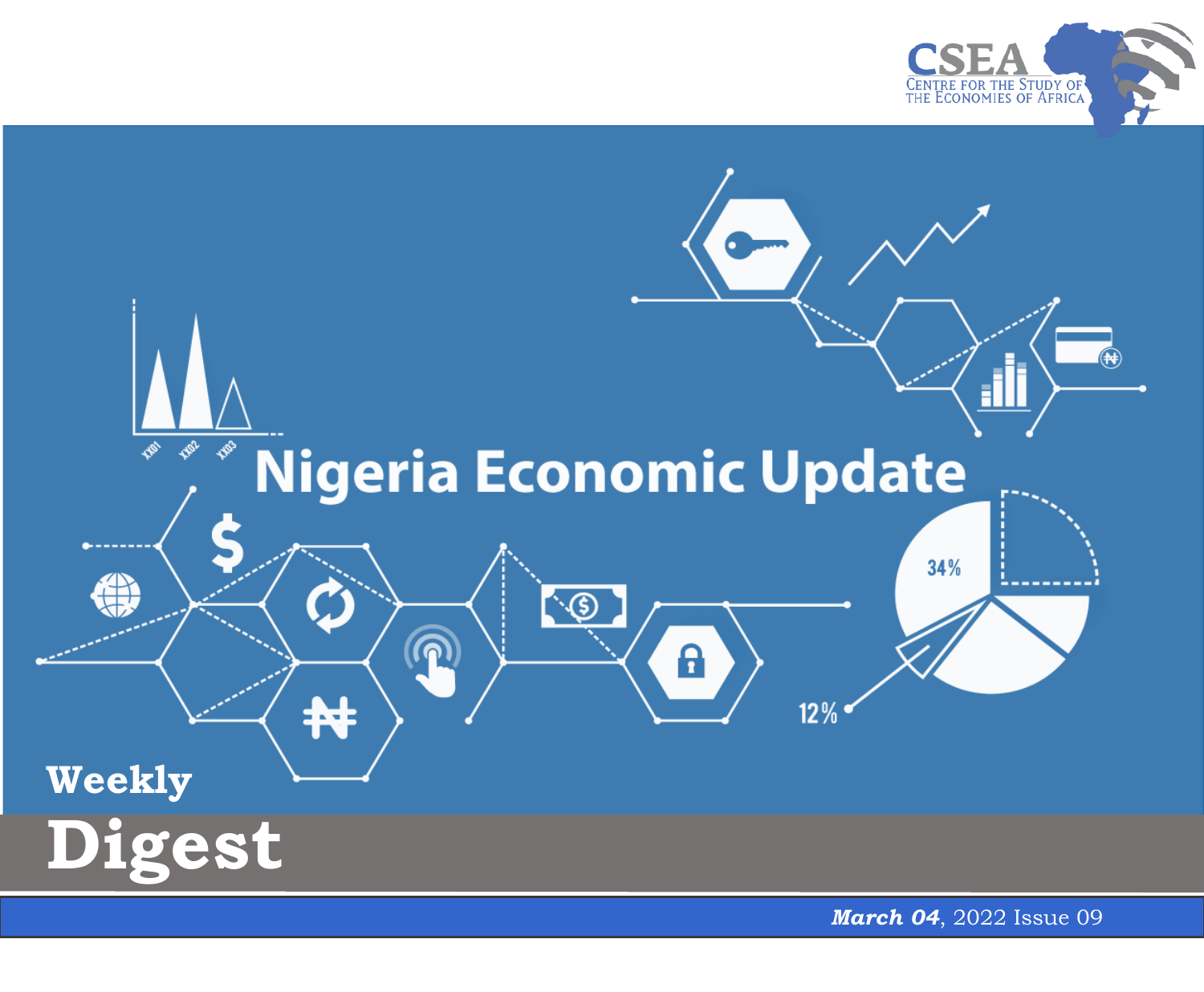## *Power Sector Records Marginal Increase in Electricity Generation*

The National Bureau of Statistics (NBS) Power Sector Data report shows that Nigeria generated 36,397.92 Gwh of electricity in 2021, a 2 percent increase of over 35,720.27 Gwh generated in [2020](https://nigerianstat.gov.ng/elibrary/read/1241144)<sup>1</sup> . Despite the increase, the data suggests that about 4200MW of power was generated in 2021, which is grossly inadequate for a population above 200 million people. For instance, developing economies require about 1000MW per million people to meet their electricity demand, which translates to over 200,000MW for Nigeria. The situation is further worsened by the losses encountered during the transmission and distribution stages. Power generation has been a significant impediment to economic prosperity in Nigeria, as demand exceeds supply, which negatively affects both businesses (by increasing the cost of production through alternative sources of electricity) and general living conditions. Since electricity is crucial for activities in any economy, improving power generation in Nigeria remains an urgent imperative. The Power Purchase Agreement (PPA) is an important strategy to consider. It is expedient to aggressively explore renewable energy sources to boost generation and eventually increase power supply across the country.

## *Road Traffic Crashes Rise in Q4 2021*

According to data from the National Bureau of Statistics (NBS), Nigeria recorded 3,407 road traffic crashes involving 5,323 vehicles in the fourth quarter of 2021<sup>2</sup> . This indicates an increase of 8.71 percent from 3,134 road traffic crashes in the third quarter of 2021 and an increase of 2.8 percent from 3,313 recorded in the fourth quarter of 2020. Incidents of road traffic crashes are mostly direct consequences of poor traffic conduct, including reckless driving, overspeeding, drunk driving, use of poorly serviced vehicles, and deplorable road conditions. The high death rate and worsening life expectancy are associated with the high incidence of road traffic crashes. The pursuit of sustainable development means that responsible traffic deportment is seriously encouraged on the side of road users, including pedestrians and vehicle drivers, to halt rising road accidents across the country. Furthermore, the government needs to intensify efforts to improve road infrastructure to avert crashes caused by poor road networks.

## *CBN Introduces Repatriation Rebate Scheme for Non-Oil Export Proceeds*

 scheme, quarterly, the CBN shall pay N65 for every US\$1 repatriated and sold at the I & E window for third The Central Bank of Nigeria (CBN) introduced the RT200 Non-Oil Proceeds Repatriation Rebate Scheme to reduce exposure to volatile sources of foreign exchange and increase inflows of stable foreign exchange earnings<sup>3</sup> . As a result, the scheme is designed to raise \$200 billion in foreign exchange (FX) earnings from non-oil proceeds over the next five years. Consequently, the Bank would incentivize exporters in the nonoil sector to encourage the repatriation and sale of export proceeds at the import and export (I & E) window of the foreign exchange market. Through the scheme, the CBN intended to diversify the sources of foreign exchange by enhancing and ensuring the stability and sustainability of foreign exchange inflows. Under the party use, and N35 for every US\$1 repatriated and sold at the I & E window for own use. The scheme resembles the N5 for every \$1 received as remittance inflow introduced by the CBN in 2021. While the RT200 scheme is likely to increase and stabilize foreign exchange earnings, the existence of multiple exchange rates might hinder the scheme's effectiveness. Hence, the Bank should prioritize unification of the exchange rate to address the shortage of foreign exchange caused by arbitrage in the foreign exchange market.